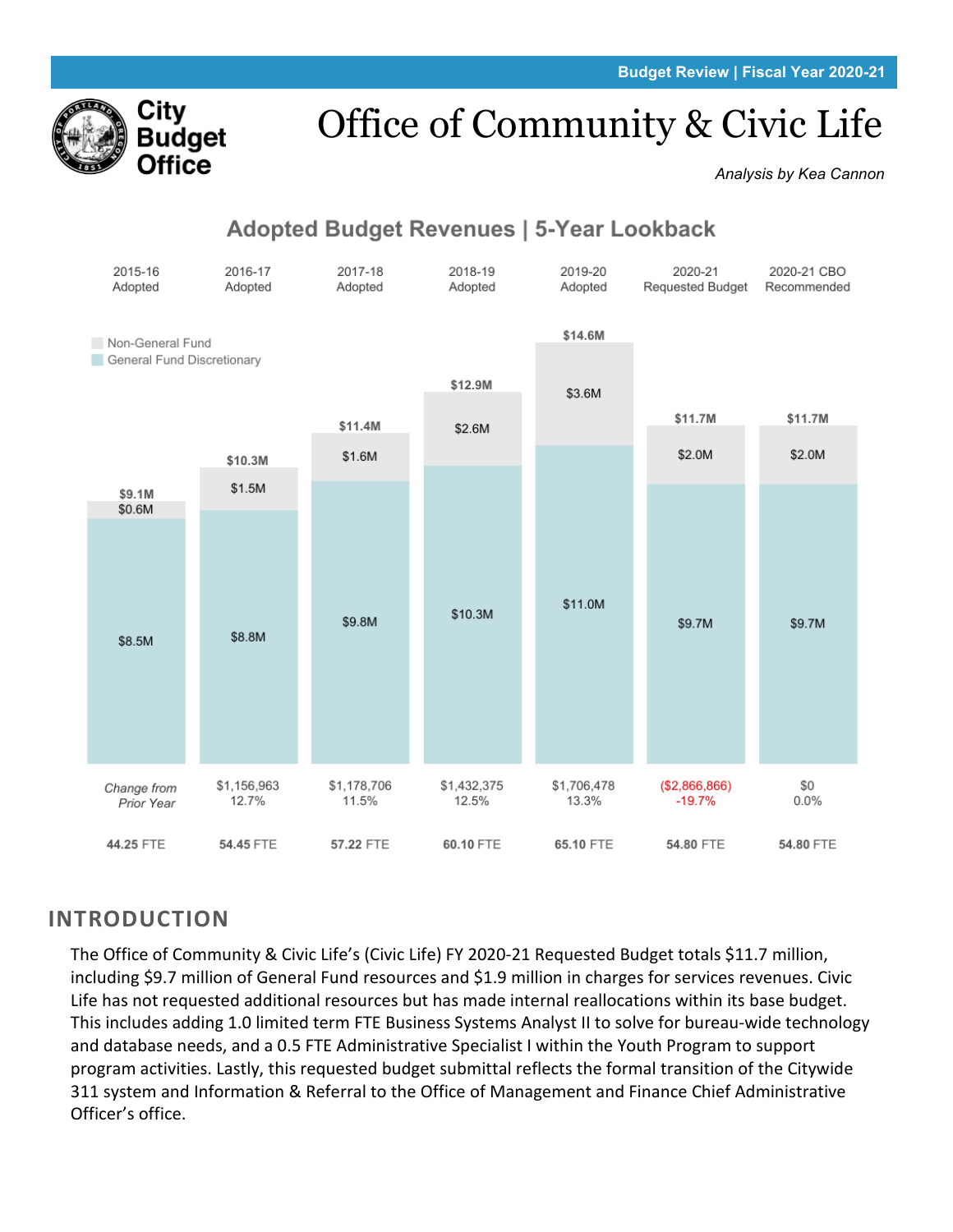# **BASE BUDGET KEY ISSUES**

Civic Life conducts an internal assessment of its base budget annually as part of seeking opportunities for realignment and efficiencies before requesting new resources from the General Fund. CBO supports the continuation of this best practice for financial management, especially when there is uncertainty in the growth of resources to support status-quo operations. In addition to programmatic highlights, this review assesses the results of the internal realignments and the risks to the bureau's financial forecast.

## **Advisory Boards and Commissions**

In May 20[1](#page-1-0)7 City Council passed Resolution 37285<sup>1</sup> directing the City Attorney's Office and the Office of Neighborhood Involvement (now The Office of Community & Civic Life) to formalize an advisory bodies program to standardize rules and policies, and structure and guidelines for the City's various advisory committees.

In FY 2018-19 Civic Life was allocated \$154,510 in General Fund ongoing resources for 1.0 FTE and associated external materials and services (\$30,000) to create and manage the City's Advisory Boards and Commission (ABCs) program. The ABC is responsible for implementing this new strategy and managing the City's estimated 100+ advisory bodies and some 4,000 volunteers. The goal was to do so alongside the Public Involvement Advisory Committee (PIAC) in order to engage the community towards equitable outcomes.<sup>[2](#page-1-1)</sup>

In this initial phase, Civic Life and the Attorney's Office finalized required recruitment and selection processes, including standardized announcement requirements, application process, legal application review and selection, and instructions for appointments. This work was led by PIAC initially while the bureau hired for the ABC program. This impacted other areas of PIAC work and highlighted the structural challenges of one-FTE programs. Civic Life responded to this by creating the Adapt to Impact program merging four one-FTE programs into one (PIAC, ABC, Mental Health and Disability). Each area provides advising/consulting *functions* to other bureaus, with specialized content. Rebalancing the work of PIAC and ABC just began in July 2019.

At present, the process to add a volunteer to an advisory body can take 1-2 months to complete. The ABC program also finalized required trainings for advisory bodies, including: Public Officials Ethics and Responsibilities, Public Meetings Law and Public Records Law, Discrimination and Retaliation Prohibited, Intro to Shared Equity Language, and Intro to Commissioner Form of Government. [3](#page-1-2) Trainings are estimated to require 7.5 hours of an individual's time to complete.<sup>[4](#page-1-3)</sup> Advisory bodies are also required to complete Bylaws and members must complete conflict of interest forms. While each of these steps is important for liability and transparency with potential volunteers, a significant yet undetermined amount of time and work from potential volunteers and City bureau staff is required as a result.

<span id="page-1-0"></span><sup>&</sup>lt;sup>1</sup> The Portland City Auditor's Office. Archives & Records Management EFiles System. Resolution 37285.

[https://efiles.portlandoregon.gov/Record?q=recAnyWord%3A37285&sortBy=recCreatedOn&pagesize=100.](https://efiles.portlandoregon.gov/Record?q=recAnyWord%3A37285&sortBy=recCreatedOn&pagesize=100)

<span id="page-1-1"></span><sup>&</sup>lt;sup>2</sup> FY 2018-19 Requested Budget submission by the Office of Neighborhood Involvement. Decision Package NI\_02 ABC Management Analyst. [https://www.portlandoregon.gov/cbo/article/671185.](https://www.portlandoregon.gov/cbo/article/671185)<br><sup>3</sup> The final course is not yet available. Time to complete is estimated based off two of the five trainings estimating 1.5 hours to

<span id="page-1-2"></span>complete. CBO assumed same time needed per training.<br><sup>4</sup> The Office of Community & Civic Life website. https://www.portlandoregon.gov/civic/76209.

<span id="page-1-3"></span>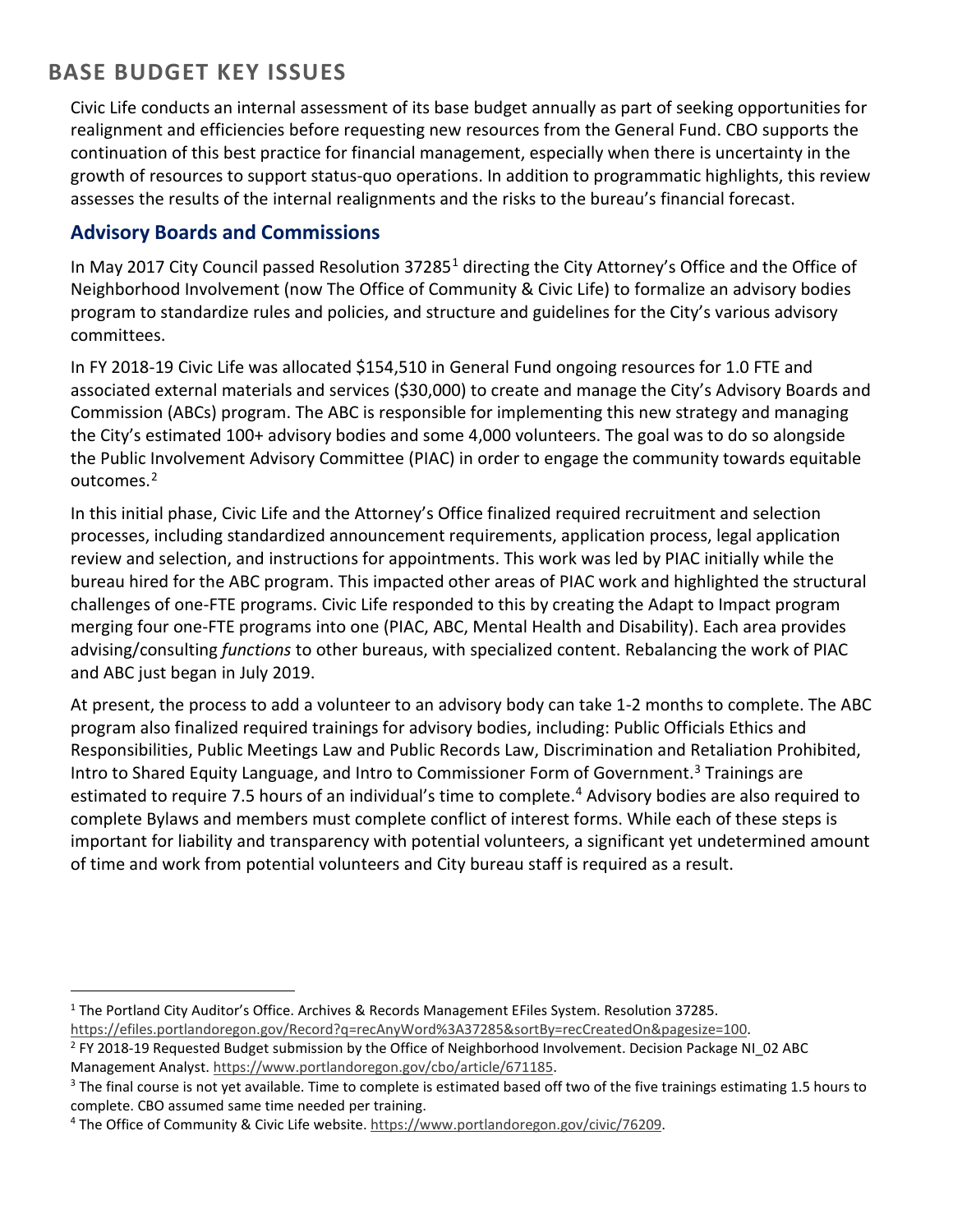In the FY 2018-19 Spring BMP Civic Life identified \$25,000 in carryover resources to invest software systems to support trainings for advisory body volunteers and an online volunteer application tool to help streamline training requirements. Civic Life continues to work with the Bureau of Technology Services (BTS) to adapt NeoGov for advisory board application and tracking processes and should have a finalized solution by June 30, 2020.

In the FY 2019-20 Adopted Budget, City Council directed Civic Life, the Office of Equity & Human Rights, the Bureau of Human Resources, and the City Attorney's Office to research and recommend a decision on a Citywide stipend policy. Civic Life's ABC program has been the lead on this endeavor. Civic Life presented initial findings and recommendations to City Council on February 19<sup>th</sup>, 2020. Initial recommendations for Council discussion include:

- One-year pilot of having stipends for qualifying volunteers;
- \$360 \$500 per person stipend, which can include costs associated with food, child-care, and transportation paid for by the bureau/program, or paid out directly;
- The need for focus groups to engage with the community on final recommendations;
- **520,000 for software to manage stipends; and**
- **EXTER** Creation of a Citywide Stipend Fund for General Fund bureaus.

The fiscal impact of these recommendations is estimated to range from \$1.44 million to \$2.0 million in ongoing resources. Civic Life and partners will provide additional information in an upcoming May 2020 work session on the topic, this will outline next steps and possible recommendations.

The Advisory Boards and Commission program provides for standardized and coordinated guidelines and processes to ensure consistency and compliance among advisory bodies and their community member volunteers, where appropriate. The program's FY 2020-21 Requested Budget includes 1.0 FTE and \$179,132, and there appears to be a mismatch between available resources and programmatic service demands. As the position undertook the stipend work directed by the budget note, Civic Life placed the work supporting advisory bodies and bureaus on hold until further notice.<sup>[5](#page-2-0)</sup> The impacts to advisory bodies, potential volunteers, and groups trying to add new volunteers is unknown at this time, and there is no direction out to advisory boards or bureaus on how to proceed meeting requirements in the interim.

These challenges may be the result of a new program with quick expectations for implementation which is compounded by rising service level demands coming from bureaus in need for volunteer members. As mentioned earlier, the City has over 100 boards and commissions with thousands of volunteers; depending on the level of direct assistance required for these bodies and volunteers, there is the potential for significant capacity constraints. At the time of this review the program has not completed:

- An implementation plan<sup>6</sup>;
- A program budget with true costs and resource needs including technology;
- **Performance measures; and**
- Coordination and support from the Public Involvement Advisory Committee (PIAC).

<span id="page-2-0"></span><sup>5</sup> The Office of Community & Civic Life website for ABC. *Recruitment/Announcement Instructions & Template.* "Attention: All applications intake support will be suspended until late March 2020. Stay tuned for a revised recruitment and application system. You are encouraged to use this time to plan your outreach and gather interest in your board." [https://www.portlandoregon.gov/civic/article/713182.](https://www.portlandoregon.gov/civic/article/713182)<br><sup>6</sup> The Office of Community & Civic Life website for ABC. *Implementation Plan.* "This site is under construction. Check back after

<span id="page-2-1"></span><sup>6.1.2019</sup> for an update.[" https://www.portlandoregon.gov/civic/76172.](https://www.portlandoregon.gov/civic/76172)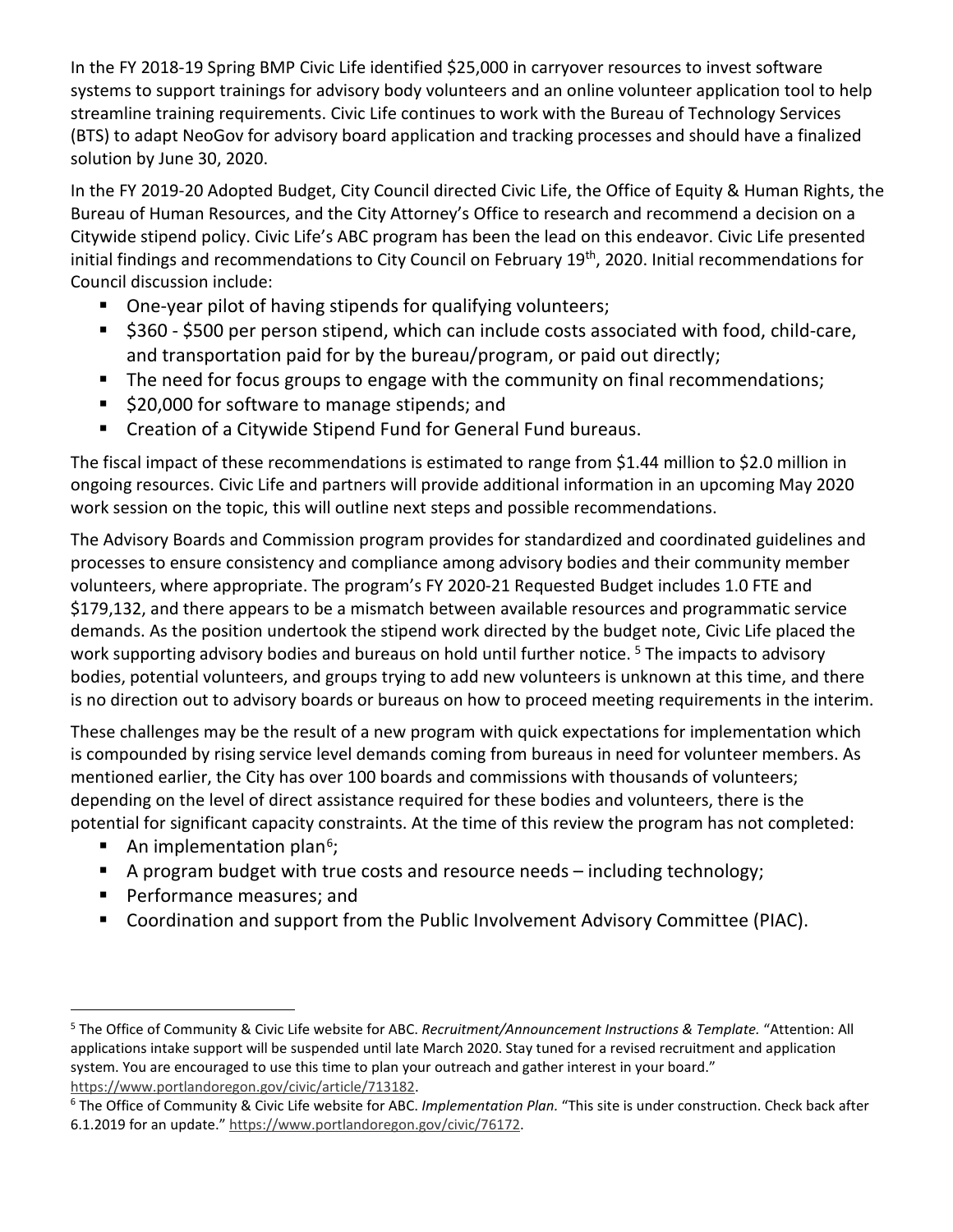Civic Life states that the impact on service delivery is singularly due to staffing the stipends budget note, and that the challenges experienced also reflect structural challenges of one-person programs. Civic Life states it is currently seeking ways to address workload challenges through program restructuring, identifying possible process improvements, and through the recruitment of casual staff to support this and other Adapt to Impact work.

CBO lauds and encourages the efforts the bureau is making to solve critical workload issues through looking holistically at programmatic and process needs. Due to the critical nature of this work across the City's many bureaus and advisory bodies, there is some urgency to find a resolution to the workload challenge, as the stipends work will continue. If the bureau is unable to reorganize work sufficiently to meet bureau and citywide needs for this program, the bureau may consider whether additional staffing should be prioritized for this work.

In its FY 2020-21 Requested budget, Civic Life proposes the reallocation of \$45,000 for a new 0.5 FTE for the Youth Program in support of the Multnomah Youth Commission (MYC). This request is being matched by the County and will allow the existing Coordinator I supporting the MYC to dedicate time to the larger strategy, partnership building, and advocacy goals of the program. This investment also reflects Civic Life's strategic direction of intergenerational and multicultural approaches to serving a markedly different demographic in 2035 than exists today. This is clearly a high priority investment; however, Civic Life may consider the option of delaying this staffing allocation to focus first on the advisory body work should that work require additional staffing support.

CBO also recommends Civic Life reassess the technology needs of the ABC program and how best to use the previously allocated \$25,000 for the program's technology needs in conjunction with the bureau's plan to add a Business Systems Analyst II position in FY 2020-21. This position will recommend and implement a bureau-wide technology solution supporting multiple programs and in doing so the bureau would ensure technology compatibility, reduce redundancy of investment, and streamline technology purchasing across bureau programs.

Once the ABC program has developed next steps on the stipends work, the CBO recommends the bureau continue identifying true program costs, add performance measures specific to this work, and revisit the initial vision for improving coordination with PIAC within the Adapt to Impact framework. CBO recommends Civic Life conduct this program review in coordination with its Commissioner in Charge to ensure the program is meeting their goals and expectations.

### **Changes to Program Offers**

#### **Business Systems Analyst II**

Civic Life proposes to add 1.0 limited term FTE within the Administration Program to support the implementation of technology needs based off a bureau-wide assessment in the current fiscal year. This assessment was co-led by Civic Life and the Bureau of Technology Services (BTS). The assessment reviewed multiple programs' needs and recommended Civic Life add the Business Systems Analyst II to identify a technology solution that meets a bureau-wide data management need. The limited term position is proposed to be funded within the bureau's base budget by reallocating \$87,651 from the Cannabis Licensing, Noise, Liquor Licensing, Advisory Boards and Commissions, Neighborhood Services, and Communications programs.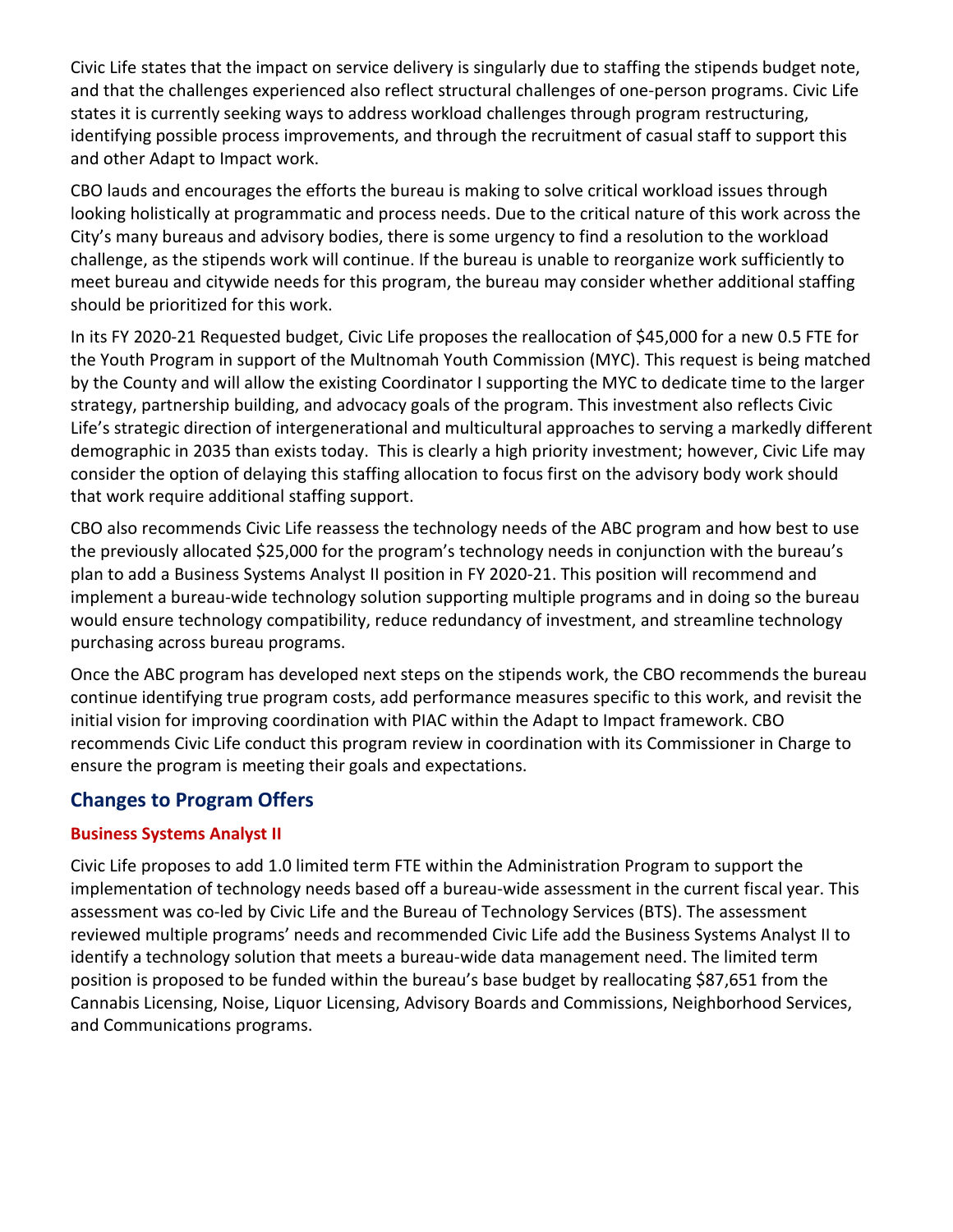In the first year this position will focus on the needs of the Cannabis Licensing Fund, therefore 75% of the cost will be supported by the Cannabis Licensing program. The remaining funding will come from a 5% reallocation from the other programs. Funding from the ABC and Neighborhood Services programs is a realignment of planned external materials and services expense. Civic Life states that there are no noted tradeoffs with this decision, as this has been a need across all programs and will result in easier payment processing, better data collection, and ensures proper compliance with programs.

CBO supports this realignment and FTE addition to help address known technology needs, recent Cannabis Licensing Fund Audit findings, and previous CBO assessment for performance data tracking.<sup>[7](#page-4-0)</sup> As Cannabis Licensing Funds are restricted and must be used to support that program, Civic Life should ensure the Cannabis Licensing Fund is paying its actual proportional share of this cost.

#### **New Program - Communications**

For FY 2020-21 Civic Life has created a new Communications program to improve and deliver communication that promotes civic engagement and civic participation within Portland. Civic Life has two Communication Coordinator positions, the addition of this program does not reallocate funds from other programs, rather it formalizes this body of work as a bureau-wide support program for Civic Life needs.

#### **Risks within the Financial Plan**

The Office of Community & Civic Life's five-year financial plan for the General Fund is similar to other bureaus across the City. The bureau's costs continue to rise due to inflation, increased PERS, cost of living adjustments, pay equity changes, and the personnel cost impacts from base budget allocation changes. For Civic Life, the General Fund allocation will not keep pace with increasing program costs.

While Civic Life has done a great job in identifying how to add additional FTE and programs within the base budget, the bureau is assuming the General Fund allocation will increase above the City Economist projected inflation rate to support the bureau's cost of operations<sup>[8](#page-4-1)</sup>. However, the General Fund *will not increase above planned inflationary factors*, therefore CBO recommends Civic Life use the provided inflationary factors for General Fund resources in order to identify true risks to its forecast. This recommendation is consistent with advice and instruction provided by the CBO through the Budget Manual and other technical guidance to bureaus conducting long-range planning for General Fund resources. It is anticipated that using the provided inflationary factors for General Fund resources will articulate if Civic Life needs to identify other resources or seek additional efficiencies and possible service level reductions within its five-year financial plan.

<span id="page-4-0"></span><sup>&</sup>lt;sup>7</sup> The City Budget Office. Performance Management. FY 2018-19 Prior Year Performance Report. [https://www.portlandoregon.gov/cbo/80183.](https://www.portlandoregon.gov/cbo/80183)

<span id="page-4-1"></span><sup>8</sup> The Office of Community & Civic Life's FY 2020-21 Requested Budget, Five-Year Financial Plan. [https://www.portlandoregon.gov/cbo/article/752696.](https://www.portlandoregon.gov/cbo/article/752696) And confirmed by bureau staff.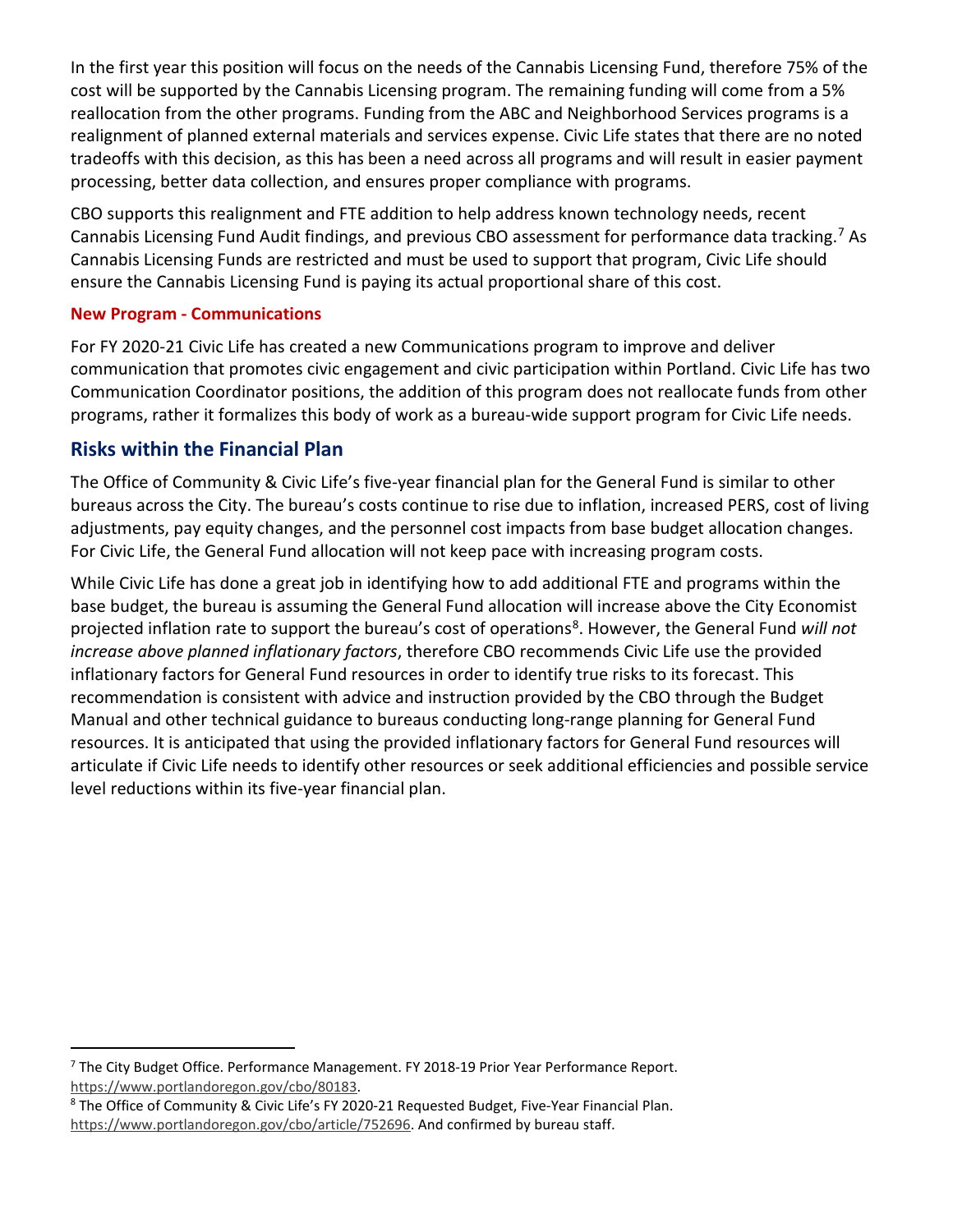In order to identify where to implement future offsets, CBO recommends Civic Life heed previous recommendations to add specific program performance measures, and to better track data using



consistent collection methodologies $9$  to help highlight which programs are under performing in its assessment of which programs are core to mission of the bureau, and which are core City services, to better elucidate options for reductions.

The chart (*left*) illustrates each

**General Fund Subsidy** 

program's expenses by major object cost category. The largest program is the Neighborhood Outreach and Support program with 26% of the entire bureau's budget. Notably, materials and services expenses in that program alone – at \$1.97 million – exceed total budgets for all other bureau programs. This is the program affected by the bureau's current code change work; CBO supports and encourages Civic Life to complete its work on code changes for more equitable service levels among the City's Neighborhood District Coalitions and Neighborhood Associations, considering the most equitable and effective way to allocate these significant resources.

Additionally, CBO recommends Civic Life continue to pursue planned code changes to adjust the Noise permit fee to transition the program to a cost recovery model. Presently the General Fund provides a 72% subsidy for the Noise program, or \$496,769, which could be a resource to address future funding gaps within the bureau. CBO also supports the work of Civic Life and the Office of Government Relations as the City pursues fee increases to support a cost recovery model for the Liquor Licensing program. Presently the General Fund provides a 41% subsidy for this program, or \$153,769, which could also be used to offset funding gaps within the bureau.

| <b>Adapt to Impact</b>                     | 100% |
|--------------------------------------------|------|
| <b>Administration</b>                      | 100% |
| <b>Cannabis Licensing</b>                  | 0%   |
| <b>Communications</b>                      | 100% |
| <b>Community Safety</b>                    | 100% |
| <b>Constructing Civic Dialogues</b>        | 100% |
| <b>Diversity &amp; Civic Leadership</b>    | 100% |
| <b>Immigrant &amp; Refugee</b>             | 100% |
| Graffiti                                   | 100% |
| <b>Liquor Licensing</b>                    | 41%  |
| <b>Neighborhood Outreach &amp; Support</b> | 99%  |
| <b>Noise Permitting</b>                    | 72%  |
| <b>Multnomah Youth Commission</b>          | 100% |

Program

#### **Cannabis Licensing Fund Financial Plan**

Civic Life's five-year financial plan for the Cannabis Licensing Fund is also a bit volatile as the program completes a two-year long market study to set the fee for business licenses to only meet cost recovery needs. This is difficult within a new industry that has not yet hit market saturation, is federally illegal, is subject to changes in statewide policy, and will have expense fluctuations based off personnel costs. As the market meets equilibrium, the cost per renewal or license issuance may continue to rise steadily not based off service level demands, but due to rising personnel costs to support the program.

<span id="page-5-0"></span><sup>9</sup> City Budget Office. FY 2018-19 Prior Year Performance Report. [https://www.portlandoregon.gov/cbo/article/748889.](https://www.portlandoregon.gov/cbo/article/748889)